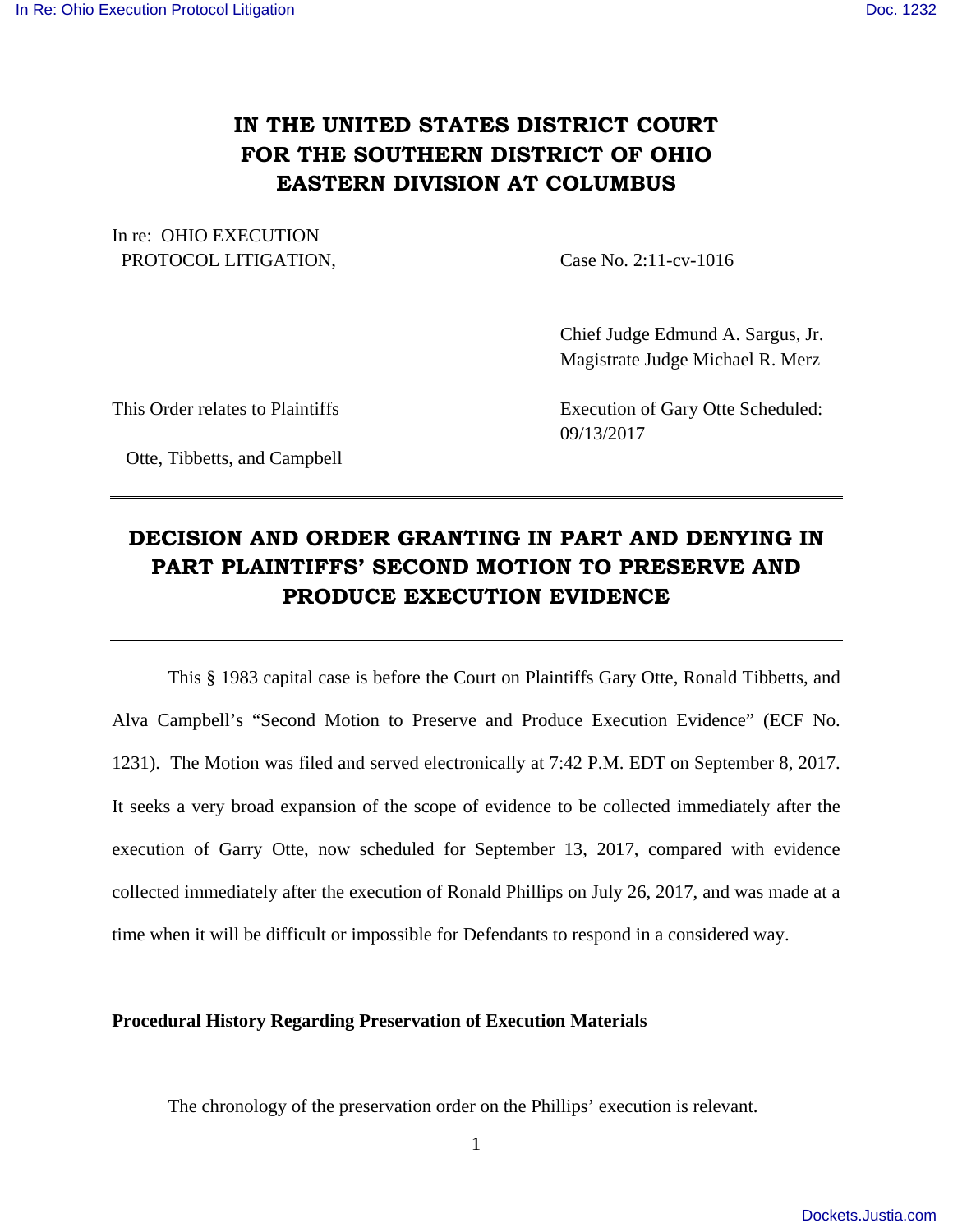Plaintiffs Otte and Tibbetts moved the Court on November 23, 2016, for an order to preserve and produce execution materials from the Ronald Phillips' execution which was then scheduled for January 12, 2017, fifty days hence. Essentially, they sought a continuation for the Phillips execution of Judge Frost's Order respecting execution materials from the Dennis McGuire execution (ECF No. 392), but without continuing Judge Frost's requirement that they confer with Defendants on the method of transporting and testing the preserved materials (ECF No. 737, PageID 23154). The Motion asked the Court to set an expedited briefing schedule by requiring any opposition by November 30, 2016, and advised that Plaintiffs had not consulted with Defendants about the Motion under S. D. Ohio Civ. R. 7.3(b) because they were not expected to agree. *Id.* at PageID 23159.

The Court granted expedited briefing (ECF No. 738) and Defendants complied, only partially opposing the Motion (ECF No. 748). They noted that it had taken "several months after the January 2014 execution for the parties to agree to the terms of testing. But agreement was reached." However, Defendants noted that since the McGuire execution the General Assembly had enacted Sub. H.B. 663 "to address the confidentiality of information related to lethal injection executions.: *Id.* at PageID 23308. The constitutionality of that legislation has been upheld. *Phillips v. DeWine*, 841 F.3d 405 (6<sup>th</sup> Cir. 2016). In addition to the statute, Judge Frost, they noted, had entered a protective order. *Id.* at PageID 23309.<sup>1</sup>

Because the Governor reprieved Phillips's execution to July 26, 2017 (ECF No. ), the Court did not need to decide the Motion to Preserve until July 18, 2017, eight days before the new execution date. The Court ordered Defendants to photograph the medication vials, the boxes in which they were packaged, and the syringes used in the execution (Decision and Order,

<u>.</u>

<sup>&</sup>lt;sup>1</sup> That Order has since upheld by the Sixth Circuit on interlocutory appeal. *In re Ohio Execution Protocol Litig. (Fears v. Kasich)*, 845 F.3d 231 (6<sup>th</sup> Cir. 2016).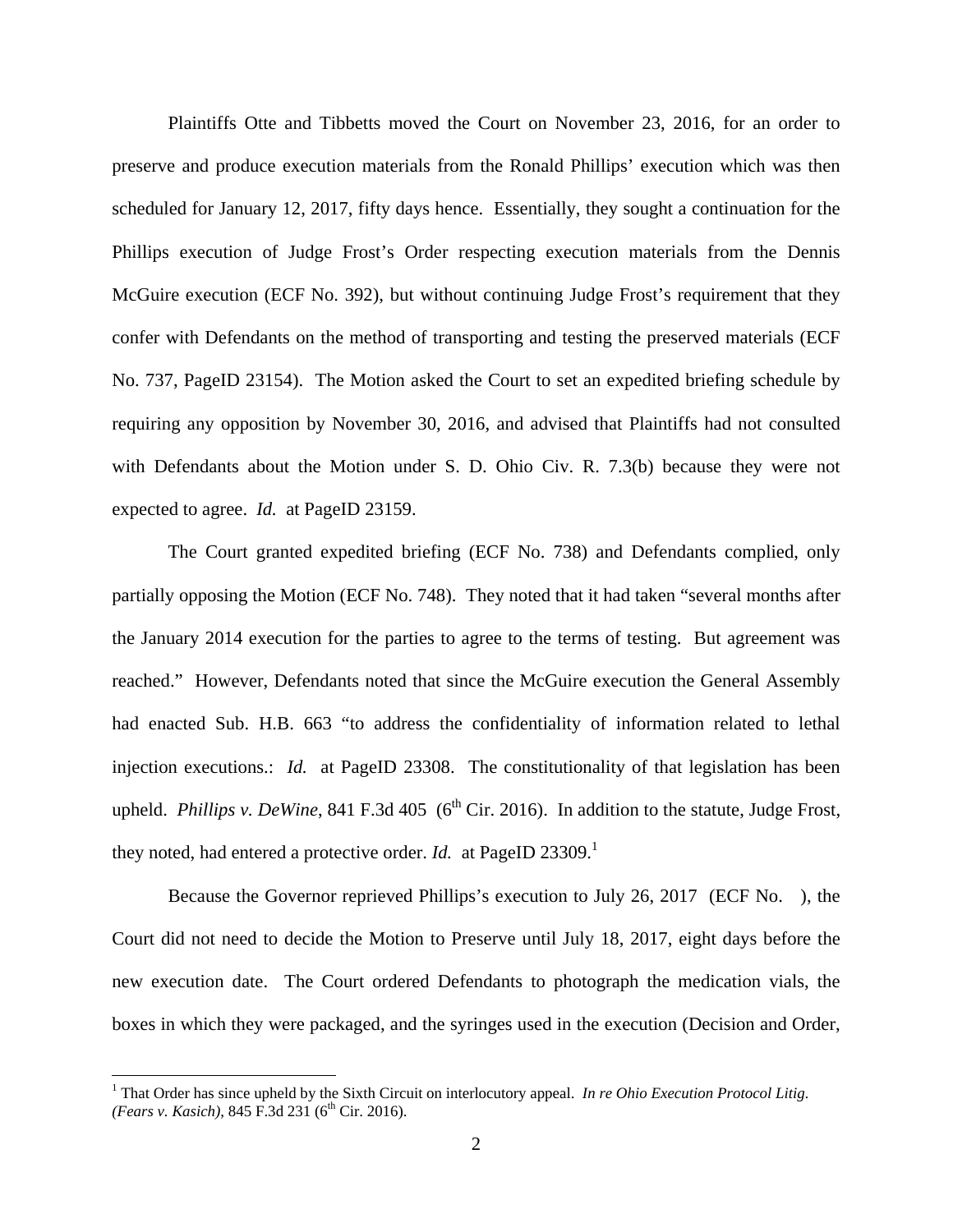ECF No. 1107, PageID 42815. They were ordered to produce unredacted photographs for *in camera* inspection, to preserve the execution materials, and to confer with Plaintiffs about testing, submitting to the Court any unresolved issues. *Id.* 

On August 17, 2017, the Court entered a detailed five-page order for testing of the Phillips execution materials without resolving the issues regarding the protective order and confidentiality statute because Plaintiffs had insisted that "time was of the essence" if they were to receive results from their chosen testing lab in time to use them in litigating Otte's preliminary injunction motion (ECF No. 1154). The Court was orally advised that Plaintiffs' chosen testing laboratory, NMS Labs, would have results in two to three weeks, meaning September 3, 2017, at the latest.

A flurry of filings the same day (ECF Nos 1155, 1156, 1158) resulted in modifications to the testing order (ECF No. 1159) to which the non-consenting Plaintiffs filed emergency objections to the Chief Judge (ECF No. 1160). Despite all of this furious activity, Plaintiffs reported to the Court on September 5, 2017, that their chosen laboratory was unable to provide the testing they had sought (ECF No. 1209).

#### **Plaintiffs' Second Motion to Preserve and Produce**

 Despite all of the anxious litigation over the Phillips execution materials, Plaintiffs did not file the instant Motion until four days before the Otte execution is scheduled, depriving both the Court and Defendants' counsel of time to consider the Motion deliberately. Moreover, the scope of what they seek is much broader than has previously been ordered.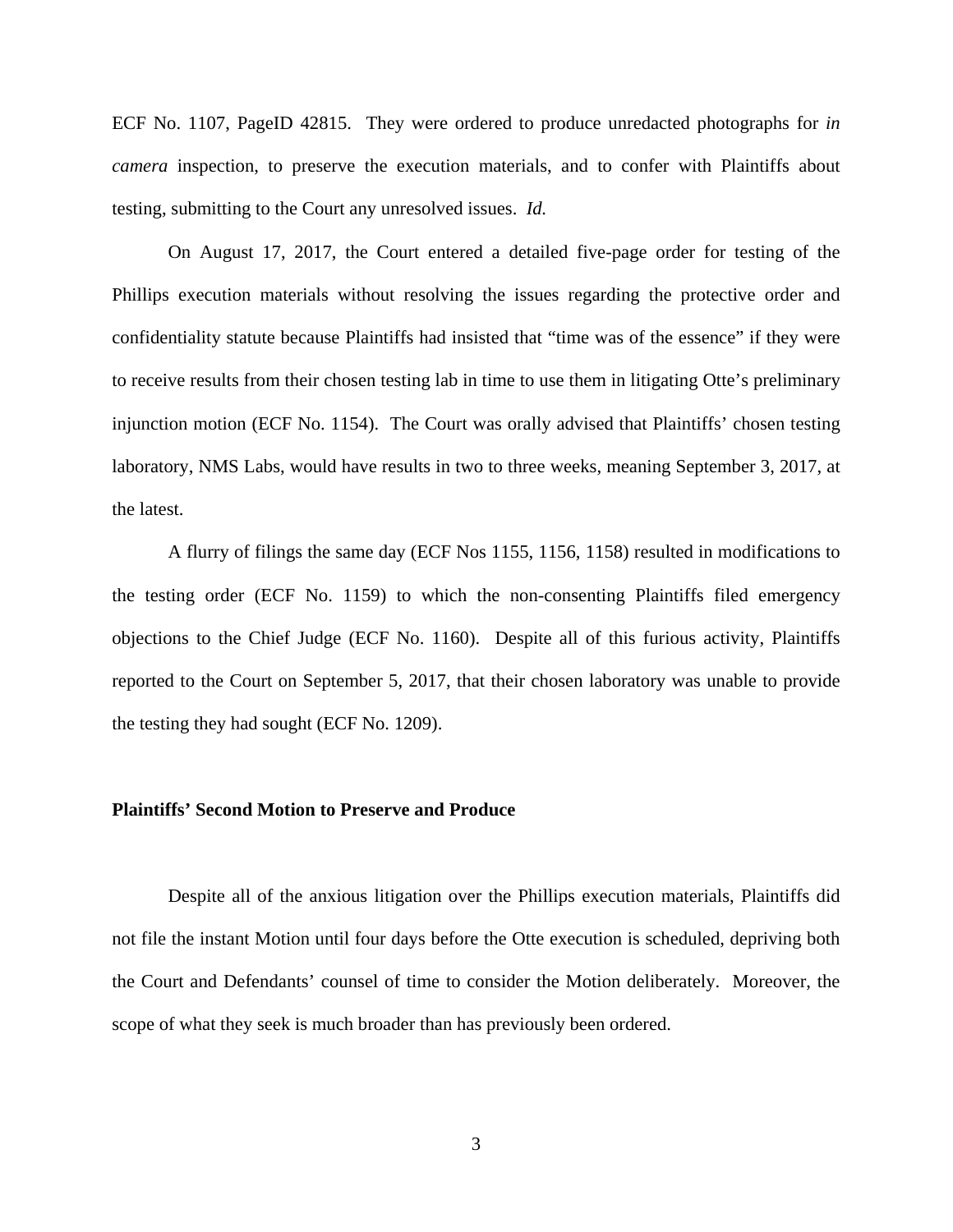In addition to preserving and photographing the execution materials, Plaintiffs seek an order that "Defendants and any person acting pursuant to DRC Policy 01-COM-11 shall not manually alter or modify the inmate's body in any way following the Warden's announcement of death until a series of clear, high-resolution (4032 x 3024) digital photographs can be taken to comprehensively document the condition and status of the body on the death table." (ECF No. 1231, PageID 45272-73). Plaintiffs ask the Court to order Defendants to take the series of photographs but then, confusingly, ask the Court to order that Ms. Laura Depas "to take the photographs." Plaintiffs describe in great detail what they want the Court to order photographed. *Id.* at PageID 45274-75.

 In Part III of their Motion, Plaintiffs seek an order which would substantially modify the prior orders regarding preservation of the execution materials. *Id.* at PageID 45276-81. In Part IV of their Motion, Plaintiffs seek an order from this Court that Defendants not interfere with Otte's wishes for disposition of his body. *Id.* at PageID 45281-82.

### **Analysis**

 Plaintiffs' instant Motion is the functional equivalent of a motion to compel discovery under Fed. R. Civ. P. 37. That Rule provides in pertinent part

> On notice to other parties and all affected persons, a party may move for an order compelling disclosure or discovery. The motion must include a certification that the movant has in good faith conferred or attempted to confer with the person or party failing to make disclosure or discovery to obtain it without court order.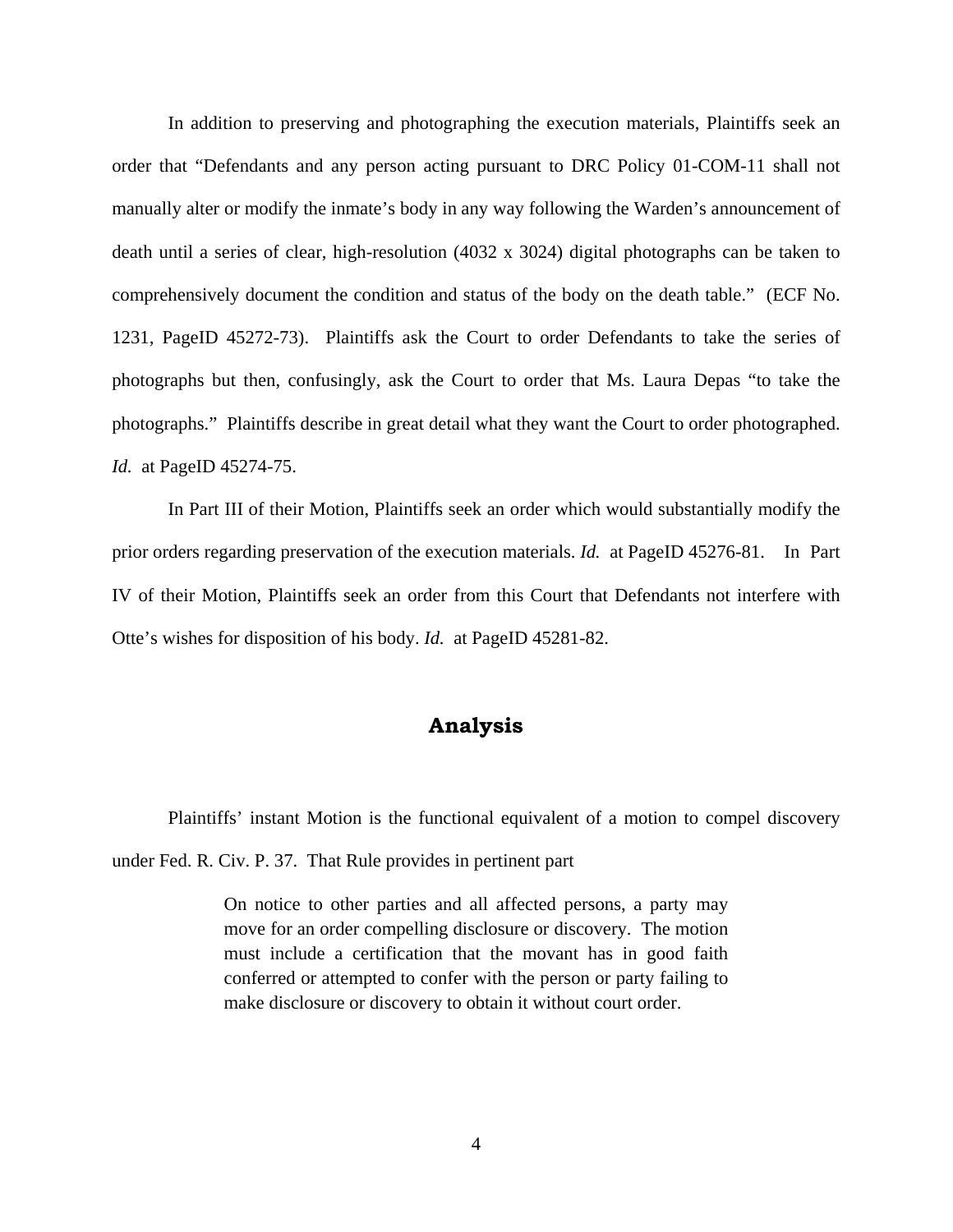Fed. R. Civ. P. 37(a)(1). The Rule presupposes that, prior to a motion to compel, the moving party has made a proper discovery request under the Federal Rules of Procedure that has not been complied with. See Fed. R. Civ. P.  $37(a)(3)(B)$ . Long before the national Rules were amended to require consultation among counsel, the Local Rules of this Court required such consultation. See S.D. Ohio Civ. R. 37.1, which is couched in mandatory language.

 The instant Motion utterly fails to comply with Rule 37. It does not advert to any prior discovery request to photograph Mr. Otte's body after the execution and in situ. It does not reflect any consultation with Defendants' counsel to resolve any disputes regarding requests made for discovery of this sort. Indeed, it expressly disclaims any consultation with Defendants' counsel at all (ECF No. 1231, PageID 45294-95).

Moreover, the Motion is made on an emergency basis, with virtually no time for Defendants to respond, the Court to consider the Motion, and Defendants to modify drastically their plans for complying with the Execution Protocol. Readers will recall Plaintiffs' theory that any deviation from the Protocol violates the Equal Protection Clause.

There was no need for the Motion to be made on an emergency basis. Plaintiffs have been seeking preservation and discovery of execution materials at least since their oral motion to preserve made two days before Dennis McGuire's execution on January 16, 2014. They could easily have expected Defendants to have concerns about what they seek (e.g., introducing an outside photographer into the execution chamber, prohibiting ODRC personnel from talking with Otte about disposition of his body without his attorney present, etc.<sup>2</sup>) Yet Plaintiffs did not so much as make a request for this discovery under Fed. R. Civ. P. 34 before moving to compel it, at least so far as the record shows.

<u>.</u>

 $2$  Plaintiffs ground this latter request in what happened at the Phillips execution on July 26, 2017. The Motion is the first time this concern has been brought to the Court's attention, forty-four days after it happened and only four days before it was expected to recur.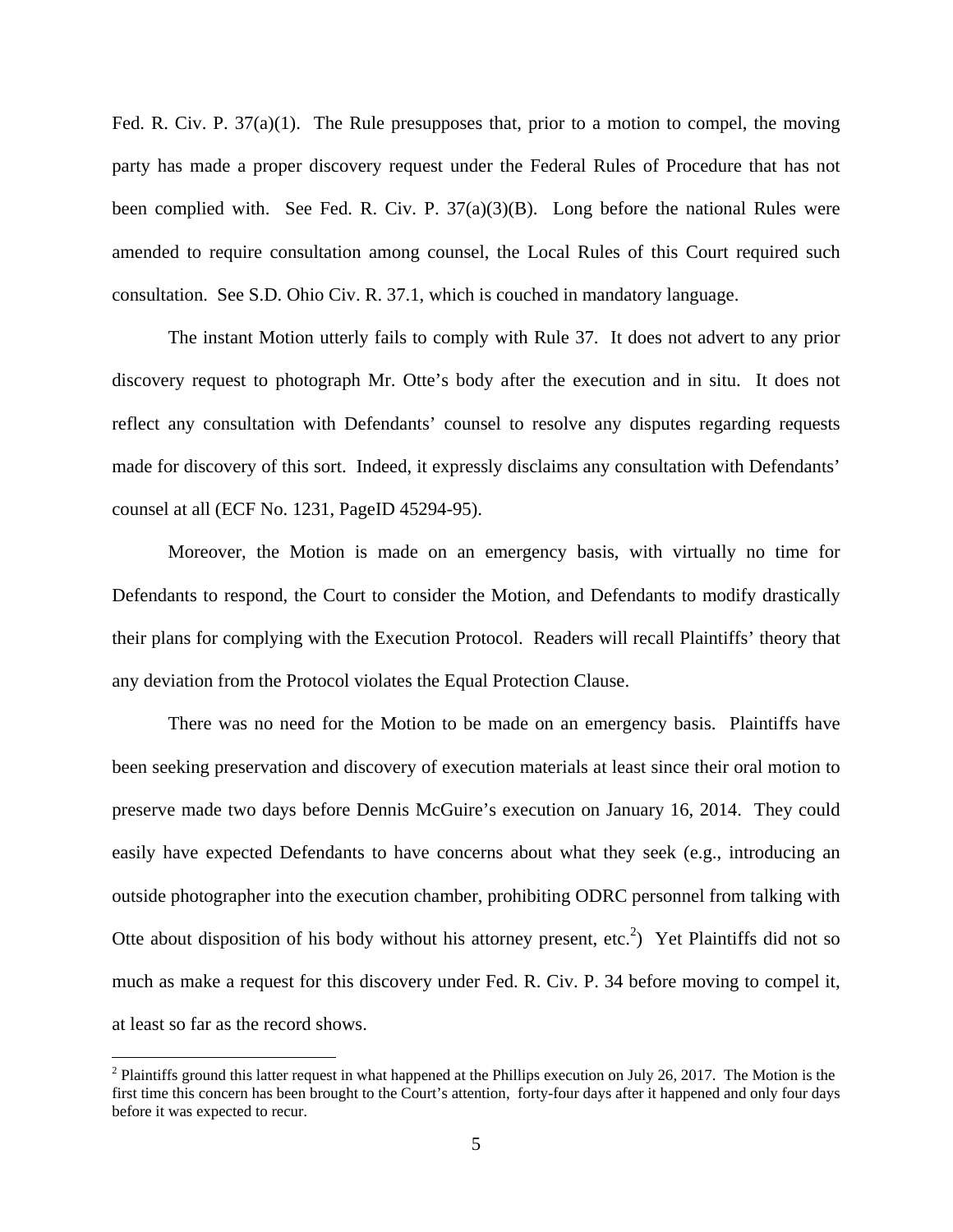Plaintiffs have frequently reminded the Court of Judge Frost's comment in denying reconsideration of his order regarding the McGuire execution materials:

> If Ohio is going to be in the business of executing individuals and if Defendants are interested in defending themselves in this lawsuit, then the state actors involved must accept the consequent burdens that this at time [sic] entails. Any minimal inconvenience to Defendants does not outweigh Plaintiffs' right to discovery.

(ECF No. 396, PageID 11901<sup>3</sup>.) But litigants' rights to discovery are not absolute. Instead, they are conditioned on counsels' following the procedural rules for discovery adopted by the Supreme Court, Fed. R. Civ. P. 26-37. Plaintiffs have not done so with respect to the requests made in the instant Motion.

To the extent the Motion requests the Court to compel preservation and/or discovery beyond what the Court ordered for the Phillips execution, the Motion is DENIED.

Defendants shall preserve the materials used in executing Mr. Otte to the extent and in the same manner as they did with the materials from the Phillips execution, including photographing the boxes and vials and providing those photographs in native digital format to the Court for *in camera* inspection. The parties shall consult as to any testing and provide the Court with their competing positions on this matter not later than September 18, 2017.

 Regarding the request for an order that Defendants' not interfere with Otte's wishes for disposition of his body, Plaintiffs rely on Ohio Revised Code § 2108.70 or 2108.81 (ECF No. 1231, PageID 45283-84). This Court has no authority to enter such an order to require Defendants to comply with Ohio law. *In re: Ohio Execution Protocol Litig. (Gary Otte),* 2017 U.S. App. LEXIS 17436 (6<sup>th</sup> Cir. Sept. 7, 2017), citing *Pennhurst State School & Hospital v.* 

<sup>&</sup>lt;sup>3</sup> This observation was made in the context of the State's having failed to produce, on less than twenty-four hours' notice, evidence of the burdens Plaintiffs' requests would entail.